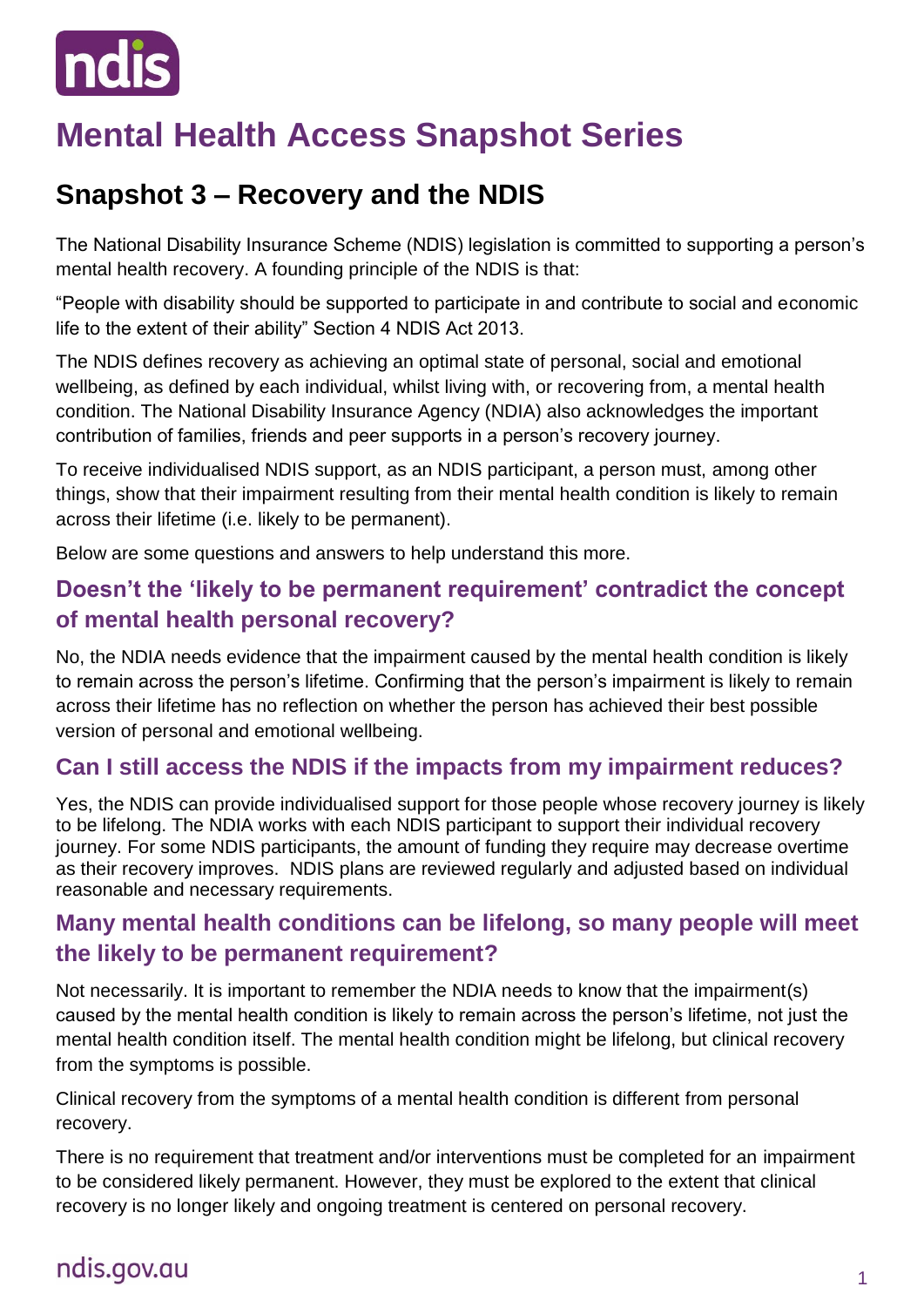

- the absence of symptoms of the mental health condition as a result of treatment and/or intervention and the person being cured; or
- the absence of symptoms because the treatment and/or interventions is/are suppressing or controlling them.

## **What happens if the treating clinician doesn't know yet whether the impairment is likely to last for the rest of a person's life?**

If the treating clinician does not know the likely impact of treatment and/or intervention, then the impairment caused by the mental health condition can't be considered 'likely to be permanent' at this stage, meaning the person is unlikely to be eligible for the NDIS.

## **What sort of evidence does the NDIA require to show that an impairment caused by a mental health condition is likely to remain for the rest of a person's life?**

Evidence is required from a treating clinician (usually a GP or psychiatrist) that all appropriate and available treatment/ intervention options have been explored and the impairment is likely to remain regardless of ongoing recovery-focused treatment/ interventions.

The NDIA does not make recommendations for specific treatment/interventions but requests evidence that shows a basic history of treatments/interventions explored. If a commonly known treatment for the condition has not been explored then a statement of clinical rationale for not pursuing this treatment/intervention may be required.

The NDIS accepts information in the chosen format of the person requesting access to the NDIS.

### **What if the mental health condition is episodic?**

Mental health conditions for which the impact of the impairment varies over time (episodic) can remain across a person's lifetime and can be considered likely to be permanent.

### **Myths Busters**

#### **The NDIA will make clinical judgments about appropriate treatment/interventions for an individual**

**False**. The treating clinician will decide on appropriate treatment and/or interventions for an individual. The NDIA requires evidence that provides a history of treatment and the rationale relating to any decisions made by the clinician not to pursue a known treatment/intervention option.

#### **The NDIA requires personal and intrusive information relating to trauma and abuse to demonstrate permanence of impairment.**

**False**. The NDIA does not require specific information identifying a trigger for a mental health condition and is respectful of a person's right to privacy. There is no need to share private information relating to trauma and/or abuse with NDIA staff.

# ndis.gov.au